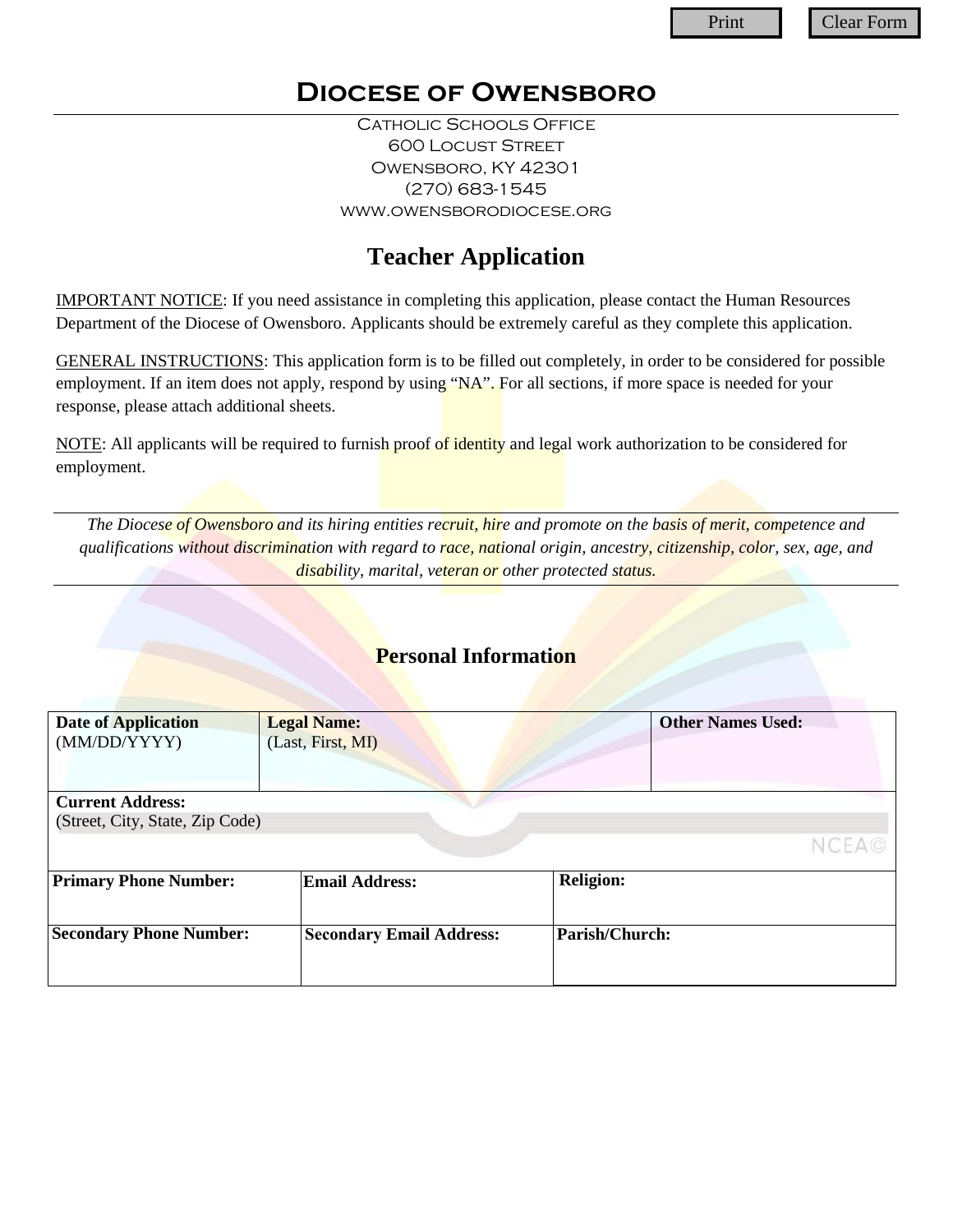# **Application Information**

| <b>Select one:</b>                                                                                                                                                 |                                                                                                                |
|--------------------------------------------------------------------------------------------------------------------------------------------------------------------|----------------------------------------------------------------------------------------------------------------|
| New Applicant                                                                                                                                                      |                                                                                                                |
| Previously Employed within the Diocese of Owensboro at: _________________________                                                                                  |                                                                                                                |
|                                                                                                                                                                    |                                                                                                                |
|                                                                                                                                                                    |                                                                                                                |
| <b>School Applying For:</b>                                                                                                                                        | <b>Position Applying For:</b>                                                                                  |
| Type:<br>Full-Time (<br>Part-Time (                                                                                                                                | Other:                                                                                                         |
| List all positions which you are qualified to hold and wish to be considered for, in order of preference:                                                          |                                                                                                                |
| <b>Grade Level</b><br>Subject or Specialty                                                                                                                         | Full-Time, Part-Time, or Substitute                                                                            |
|                                                                                                                                                                    |                                                                                                                |
|                                                                                                                                                                    |                                                                                                                |
|                                                                                                                                                                    |                                                                                                                |
|                                                                                                                                                                    |                                                                                                                |
|                                                                                                                                                                    |                                                                                                                |
| I have the following preference as to school or location in which to teach:                                                                                        |                                                                                                                |
|                                                                                                                                                                    |                                                                                                                |
| Have you been convicted of a crime in the last 7 years?                                                                                                            | If yes, was it a:<br>EA©                                                                                       |
| Yes $\left($<br>$\overline{N_0}$                                                                                                                                   | Misdemeanor<br>Felony (                                                                                        |
| Please list any convictions that are a matter of public record (arrests are not convictions). A conviction will not<br>necessarily disqualify you from employment. |                                                                                                                |
|                                                                                                                                                                    |                                                                                                                |
|                                                                                                                                                                    |                                                                                                                |
| location)?                                                                                                                                                         | Have you ever been dismissed, or asked to resign, by an employer (if yes, please explain and give the date and |
|                                                                                                                                                                    |                                                                                                                |
|                                                                                                                                                                    |                                                                                                                |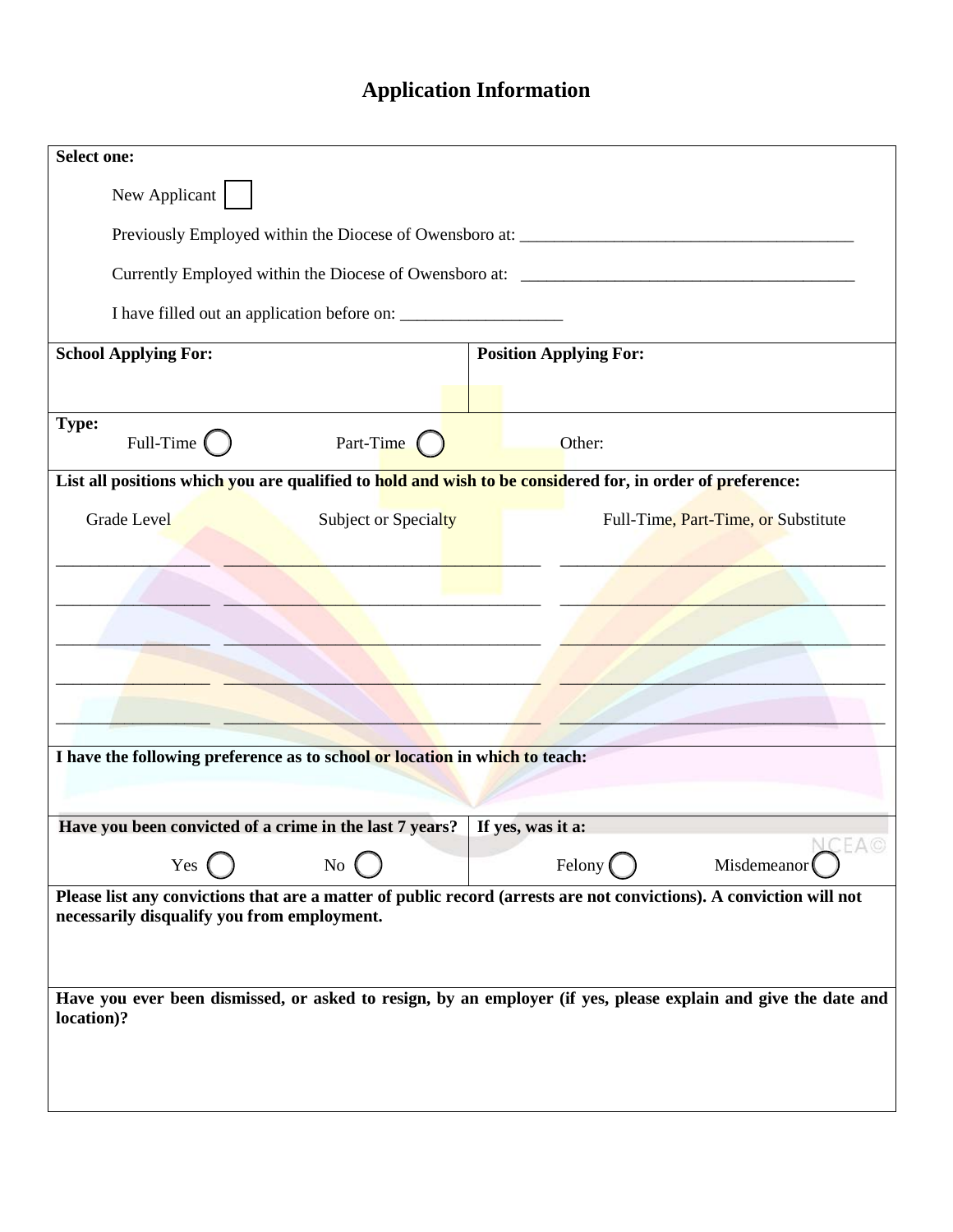| Has a State Agency in any state ever issued a determination, finding, cause, or reason to believe or suspect that<br>you had engaged in physical, psychological, or sexual abuse or neglect of a child (if yes, please explain and give the<br>date and location)? |
|--------------------------------------------------------------------------------------------------------------------------------------------------------------------------------------------------------------------------------------------------------------------|
| Have you ever had—or do you currently have—a case/file pending with Kentucky Education Professional<br>Standards Board (if yes, please explain and give the date and location)?                                                                                    |

|                                             | Is there any reason you cannot perform any or all job-related tasks?   | Are you willing to be a sub? |  |
|---------------------------------------------|------------------------------------------------------------------------|------------------------------|--|
| $\overline{N_{0}}$<br>Yes (please explain): |                                                                        | Yes(<br>No( )                |  |
| Date Available:                             | <b>Final Date Available:</b>                                           | <b>Desired Salary:</b>       |  |
|                                             |                                                                        |                              |  |
|                                             | If under contract, when are you required to sign next year's contract? |                              |  |
|                                             |                                                                        |                              |  |

### **Previous Positions in Educational Institutions**

May we contact your PRESENT employer? Yes

| No |  |
|----|--|
|    |  |

Do you have any relatives employed by the Diocese? Yes No (

| <b>School Name:</b>                              | Phone:                                                                                                                                                                                                                                                                                                   |  |
|--------------------------------------------------|----------------------------------------------------------------------------------------------------------------------------------------------------------------------------------------------------------------------------------------------------------------------------------------------------------|--|
| Address (Street, City, State, Zip Code):         | Date Employed:                                                                                                                                                                                                                                                                                           |  |
|                                                  | From<br>$\frac{1}{2}$ to $\frac{1}{2}$ to $\frac{1}{2}$ to $\frac{1}{2}$ to $\frac{1}{2}$ to $\frac{1}{2}$ to $\frac{1}{2}$ to $\frac{1}{2}$ to $\frac{1}{2}$ to $\frac{1}{2}$ to $\frac{1}{2}$ to $\frac{1}{2}$ to $\frac{1}{2}$ to $\frac{1}{2}$ to $\frac{1}{2}$ to $\frac{1}{2}$ to $\frac{1}{2}$ to |  |
| Job Title:                                       | Fax Number:                                                                                                                                                                                                                                                                                              |  |
| $Subject(s)$ :                                   | <b>Reason for Leaving:</b>                                                                                                                                                                                                                                                                               |  |
| $Grade(s)$ :                                     |                                                                                                                                                                                                                                                                                                          |  |
| <b>Starting Salary:</b>                          | NCEA©                                                                                                                                                                                                                                                                                                    |  |
| <b>Ending Salary:</b>                            |                                                                                                                                                                                                                                                                                                          |  |
|                                                  |                                                                                                                                                                                                                                                                                                          |  |
| School Name:                                     | Phone:                                                                                                                                                                                                                                                                                                   |  |
| Address (Street, City, State, Zip Code):         | Date Employed:                                                                                                                                                                                                                                                                                           |  |
|                                                  |                                                                                                                                                                                                                                                                                                          |  |
| Job Title:                                       | Fax Number:                                                                                                                                                                                                                                                                                              |  |
| $Subject(s)$ :                                   | Reason for Leaving:                                                                                                                                                                                                                                                                                      |  |
| $Grade(s)$ :                                     |                                                                                                                                                                                                                                                                                                          |  |
| <b>Starting Salary:</b><br><b>Ending Salary:</b> |                                                                                                                                                                                                                                                                                                          |  |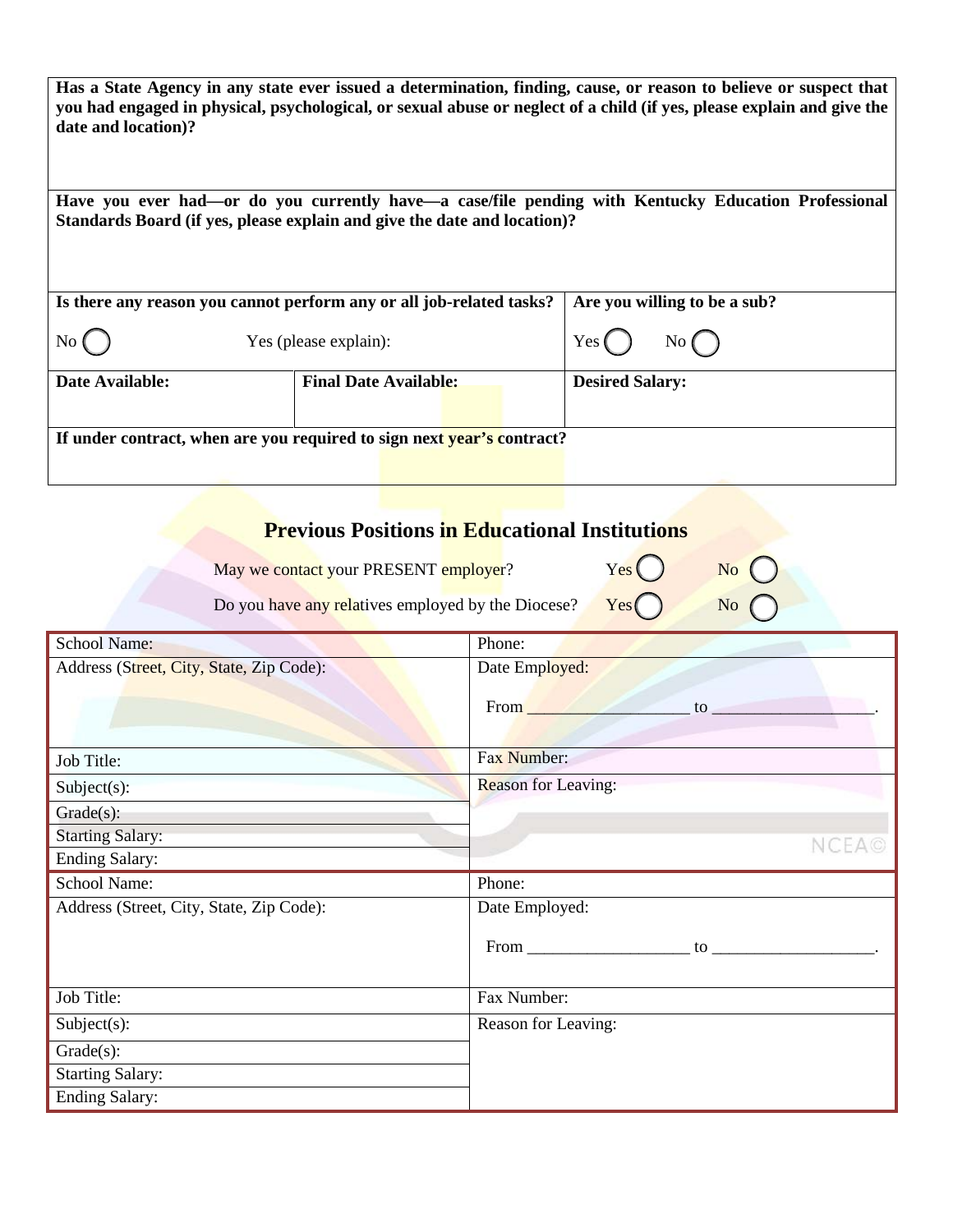| School Name:                             | Phone:                     |
|------------------------------------------|----------------------------|
| Address (Street, City, State, Zip Code): | Date Employed:             |
|                                          |                            |
|                                          |                            |
|                                          |                            |
| Job Title:                               | Fax Number:                |
| $Subject(s)$ :                           | Reason for Leaving:        |
| $Grade(s)$ :                             |                            |
| <b>Starting Salary:</b>                  |                            |
| <b>Ending Salary:</b>                    |                            |
| School Name:                             | Phone:                     |
| Address (Street, City, State, Zip Code): | Date Employed:             |
|                                          |                            |
|                                          |                            |
|                                          |                            |
| Job Title:                               | FaxNumber:                 |
| $Subject(s)$ :                           | <b>Reason for Leaving:</b> |
| $Grade(s)$ :                             |                            |
| <b>Starting Salary:</b>                  |                            |
| <b>Ending Salary:</b>                    |                            |

# **Other Work Experience**

| Employer Name:                           |                                                            |  |  |
|------------------------------------------|------------------------------------------------------------|--|--|
| Address: (Street, City, State, Zip Code) | Hourly Rate or Annual Salary:                              |  |  |
|                                          | Final: Final:<br>Starting: Starting:                       |  |  |
| Job Title:                               |                                                            |  |  |
|                                          | <b>Reason for Leaving:</b>                                 |  |  |
| <b>Job Duties:</b>                       |                                                            |  |  |
|                                          |                                                            |  |  |
|                                          |                                                            |  |  |
|                                          |                                                            |  |  |
| <b>Employer Name:</b>                    | Date Employed:<br>From _________________ to _____________. |  |  |
| Address: (Street, City, State, Zip Code) | Hourly Rate or Annual Salary:                              |  |  |
|                                          |                                                            |  |  |
|                                          |                                                            |  |  |
|                                          | Reason for Leaving:                                        |  |  |
| <b>Job Duties:</b>                       |                                                            |  |  |
|                                          |                                                            |  |  |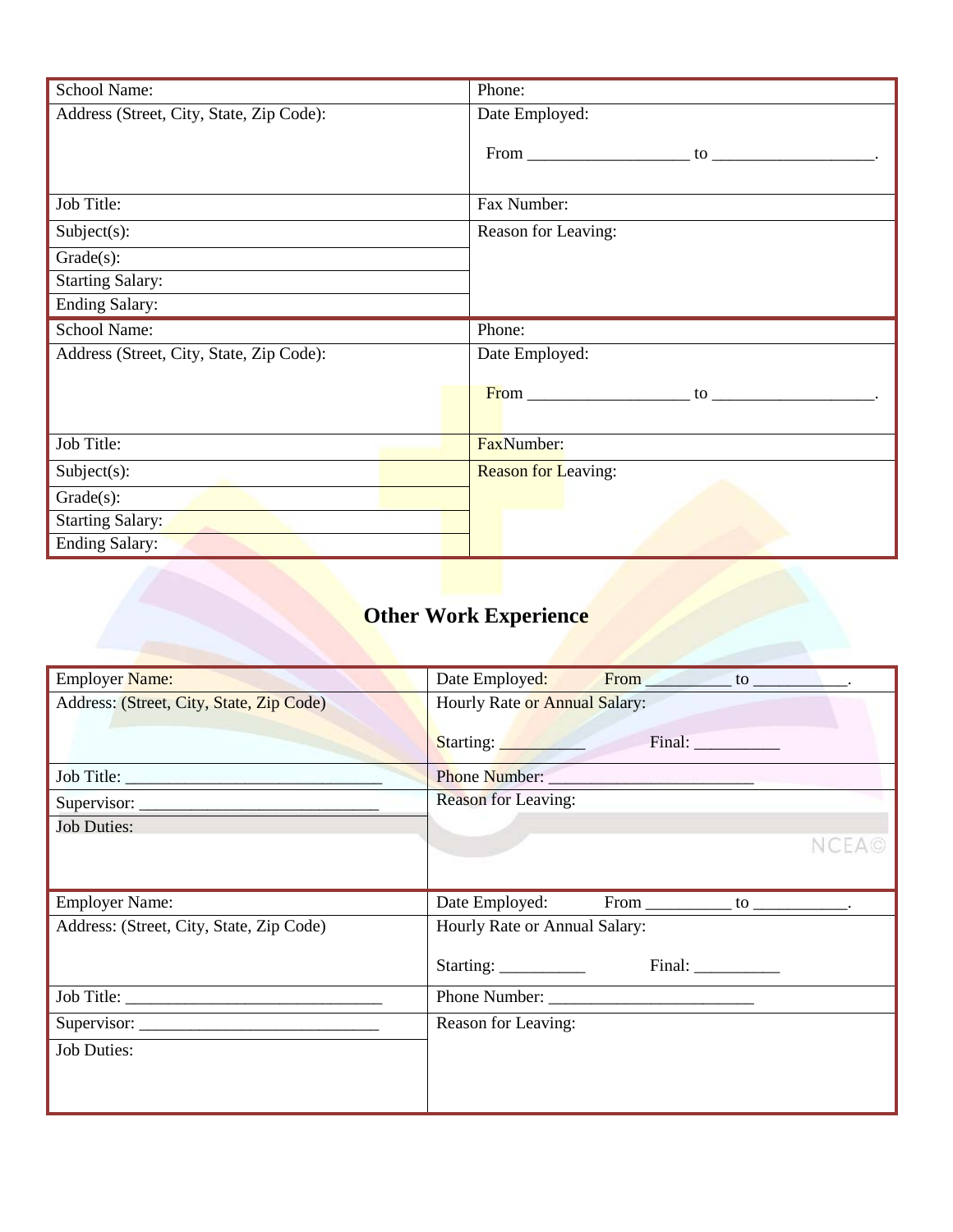| <b>Employer Name:</b>                    | Date Employed:<br>From _______________ to _____________.    |  |  |
|------------------------------------------|-------------------------------------------------------------|--|--|
| Address: (Street, City, State, Zip Code) | Hourly Rate or Annual Salary:                               |  |  |
|                                          |                                                             |  |  |
|                                          | Phone Number:                                               |  |  |
|                                          | Reason for Leaving:                                         |  |  |
| <b>Job Duties:</b>                       |                                                             |  |  |
|                                          |                                                             |  |  |
|                                          |                                                             |  |  |
| <b>Employer Name:</b>                    | Date Employed:<br>From _________________ to ______________. |  |  |
| Address: (Street, City, State, Zip Code) | Hourly Rate or Annual Salary:                               |  |  |
|                                          |                                                             |  |  |
|                                          |                                                             |  |  |
|                                          | <b>Reason for Leaving:</b>                                  |  |  |
| <b>Job Duties:</b>                       |                                                             |  |  |
|                                          |                                                             |  |  |

### **Education and Skills**

| <b>School</b>          | Name & Location of School | <b>Field of Study</b> | <b>Did you Graduate?</b>    | <b>Degree or Diploma</b> |
|------------------------|---------------------------|-----------------------|-----------------------------|--------------------------|
| High                   |                           |                       | $Yes: \bigcircNo:O$         |                          |
| <b>College</b>         |                           |                       | $Yes: \bigcircNo: \bigcirc$ |                          |
| <b>Graduate School</b> |                           |                       | $Yes: \bigcircNo: \bigcirc$ |                          |
| <b>Other</b>           |                           |                       | $Yes: \bigcircNo: \bigcirc$ | NCEA©                    |

# **Practice Teaching**

| <b>Name &amp; Location of School</b> | Grade | <b>Subject</b> |
|--------------------------------------|-------|----------------|
|                                      |       |                |
|                                      |       |                |
|                                      |       |                |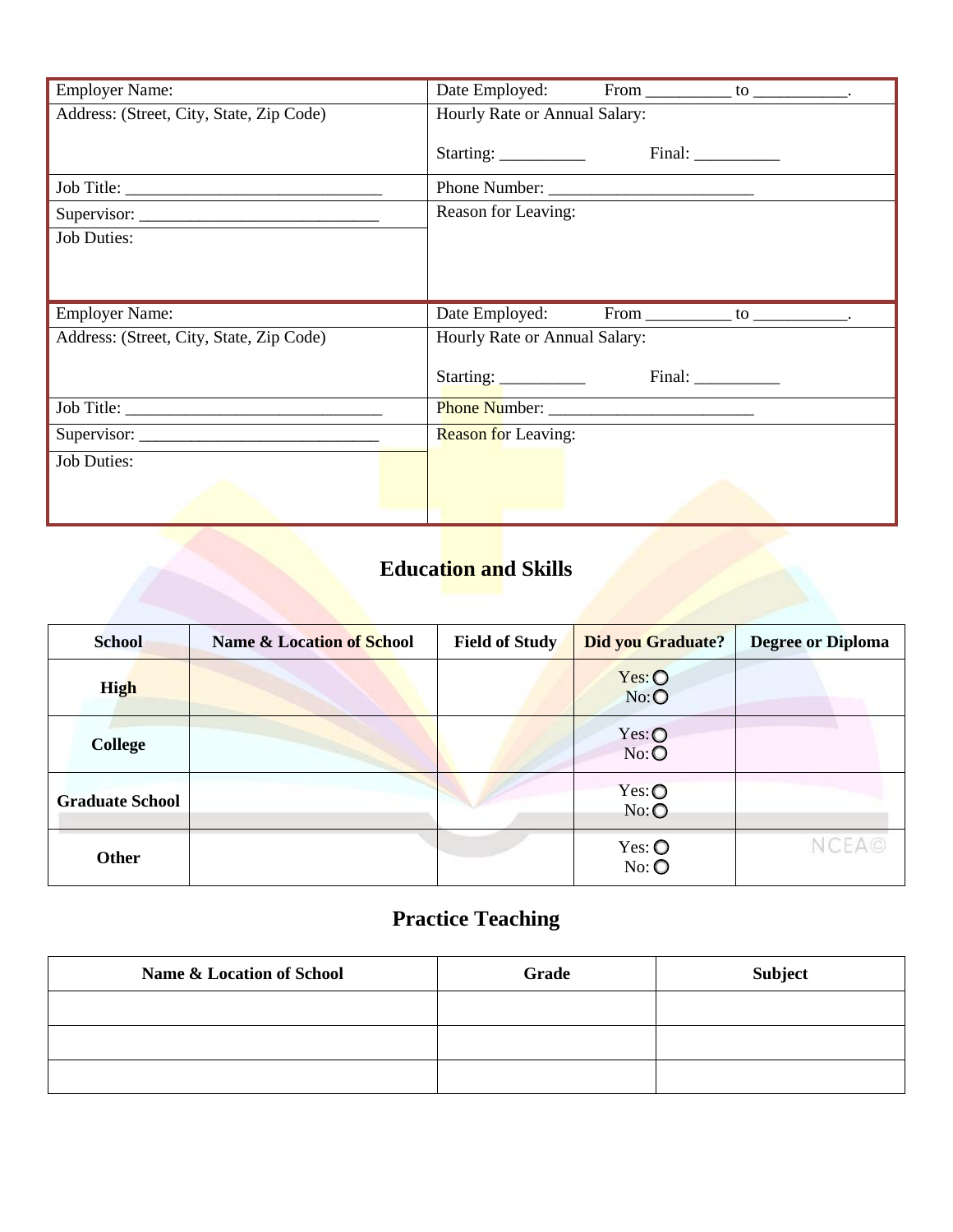#### **Certifications**

| <b>State/Agency</b> | <b>Type</b> | Area | Certificate # | <b>Issue Date</b> | <b>Exp. Date</b> |
|---------------------|-------------|------|---------------|-------------------|------------------|
|                     |             |      |               |                   |                  |
|                     |             |      |               |                   |                  |
|                     |             |      |               |                   |                  |

### **Miscellaneous**

List major workshops, seminars, internships, grants, or summer programs in which you have participated in the last five years which are normally part of a degreed program (do not include conventions, single meetings, etc.).

| <b>Program/Place</b>                                                                        | <b>Sponsor</b> |  |  | Date | <b>Field</b> |  |
|---------------------------------------------------------------------------------------------|----------------|--|--|------|--------------|--|
|                                                                                             |                |  |  |      |              |  |
|                                                                                             |                |  |  |      |              |  |
|                                                                                             |                |  |  |      |              |  |
| Please list all of your teacher association and other professional association memberships: |                |  |  |      |              |  |
|                                                                                             |                |  |  |      |              |  |

### **References**

Give at least three current professional references, including your present employers, who have first-hand knowledge of your character, personality and work ability. Please do not include family members or friends as references.

| <b>Name</b> | <b>Title/Business</b> | Phone# | <b>Email Address</b> | # Years Acquainted |
|-------------|-----------------------|--------|----------------------|--------------------|
|             |                       |        |                      |                    |
|             |                       |        |                      |                    |
|             |                       |        |                      |                    |
|             |                       |        |                      |                    |
|             |                       |        |                      |                    |
|             |                       |        |                      |                    |